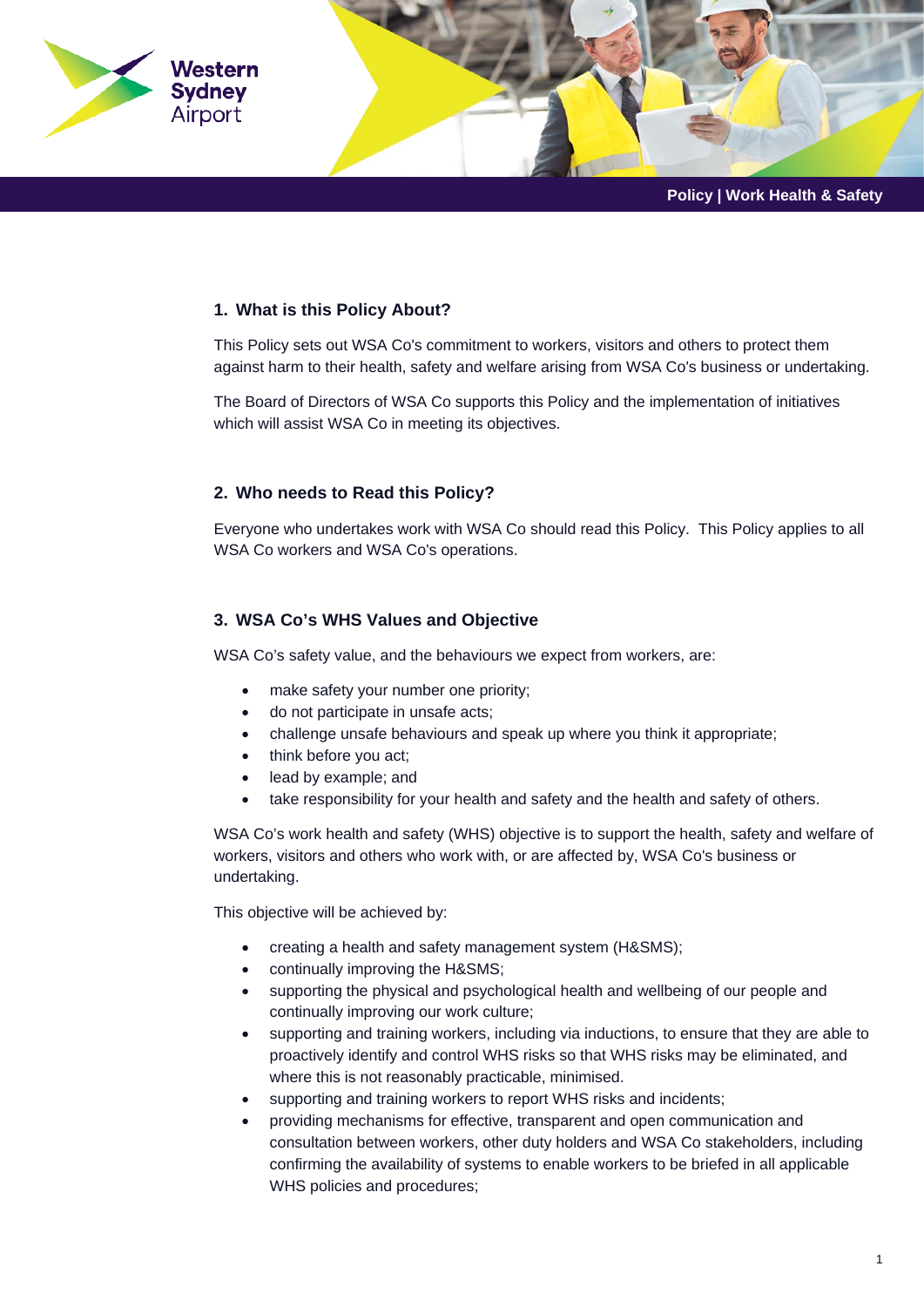

- allocating adequate resources to implement this Policy;
- monitoring our working environment and conditions; and
- implementing effective rehabilitation and injury management processes.

### **4. Actions to Achieve Implementation of This Policy**

#### **4.1 Monitor WHS Performance**

To implement this Policy, WSA Co will take the following actions:

- develop the WHS Strategic Plan in order to achieve the objective of this Policy, while maintaining our obligations to shareholders to progress the project on-time and onbudget;
- ensure WHS is a KPI for WSA Co and that WHS KPIs are incorporated into individual scorecards and are used as a performance measure with contractors;
- measure and report progress against the KPIs, targets and actions to the Board People Remuneration and Nomination Committee on a quarterly basis;
- communicate the requirements of this Policy by disseminating health and safety information to workers via meeting forums, health and safety representatives, committee representatives, intranet, internet and other relevant channels;
- publicly report on health and safety performance via WSA Co's annual report; and
- maintain a process that meets legislative requirements for consultation, cooperation and coordination on WHS matters.

#### **4.2 Continuously Improve our H&SMS**

The H&SMS provides a planned and documented approach for the comprehensive and systematic management and improvement of health and safety.

The company undertakes to:

- maintain a H&SMS that meets the requirements of AS/NZS 4801: Occupational health and safety management systems – Specification with guidance for use, AS/NZS 4804:2001 Occupational health and safety management systems - General guidelines on principles, systems and supporting techniques;
- regularly evaluate the effectiveness of the H&SMS against industry practice, legislative requirements and relevant standards;
- provide a structured approach to incident management including by formulating an incident management framework which includes a focus on preventative and corrective actions;
- establish and continuously improve WSA Co's contractor management processes to support a safe work environment for all workers involved in the delivery of the Project;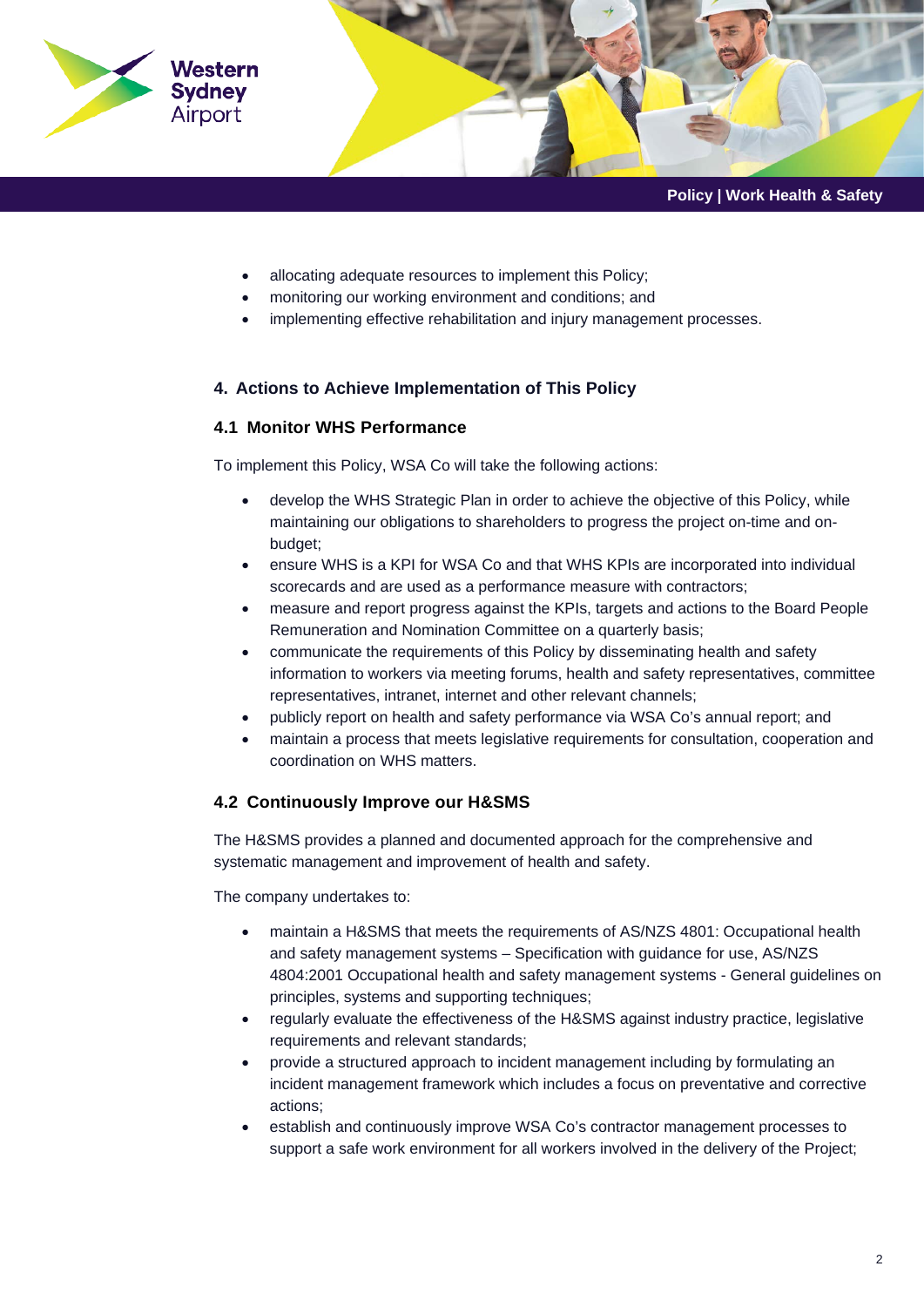

- **Policy | Work Health & Safety**
- establish a risk based audit program to assess conformance and compliance with the H&SMS, industry standards and to drive continual improvement.

### **4.3 Manage Risk Effectively**

WHS risks will be effectively managed, so far as is reasonably practicable, by:

- developing a consistent health and safety risk profile approach to identify, evaluate, monitor and manage risks;
- assigning accountability for the management of health and safety risks;
- implementing measures to prevent and respond to WHS incidents;
- increasing workers' awareness of health and safety risks and preventative measures, through effective communication and consultation;
- Implementing and maintaining systems to mitigate public safety risks arising from WSA Co's activities; and
- monitoring and review the performance of the risk management process.

#### **4.4 Support and Improve our Leaders and Workers**

Continuous improvement in performance and effective implementation of the H&SMS requires strong leadership. Actions for leaders and workers include:

- assisting and guiding workers to understand and comply with WHS legal requirements;
- ensuring the WSA Co executive is aware of and undertake steps to comply with WHS legal requirements;
- creating a strong culture of WHS leadership and accountability; and
- recognising excellence in health and safety performance shown by teams and individuals.

#### **4.5 Consultation and Communication**

Effective consultation and communication with workers and other duty holders is necessary to achieve satisfactory outcomes for the resolution of health and safety matters. Consultation will take place via formal and informal consultation forums.

Working with the Delivery Partner and contractors engaged on the Project, health and safety information may be disseminated to workers via various forms including meeting forums, through Health and Safety Representatives, committee representatives, toolbox talks, hard copy documentation posted on dedicated safety noticeboards, internet and intranet.

Health and safety requirements of WSA Co will be communicated and disseminated to other parties, including contractors and visitors, for example, through inclusion of WSA Co's health and safety requirements in contractual documentation, contractor safety forums and provision of WHS information to visitors.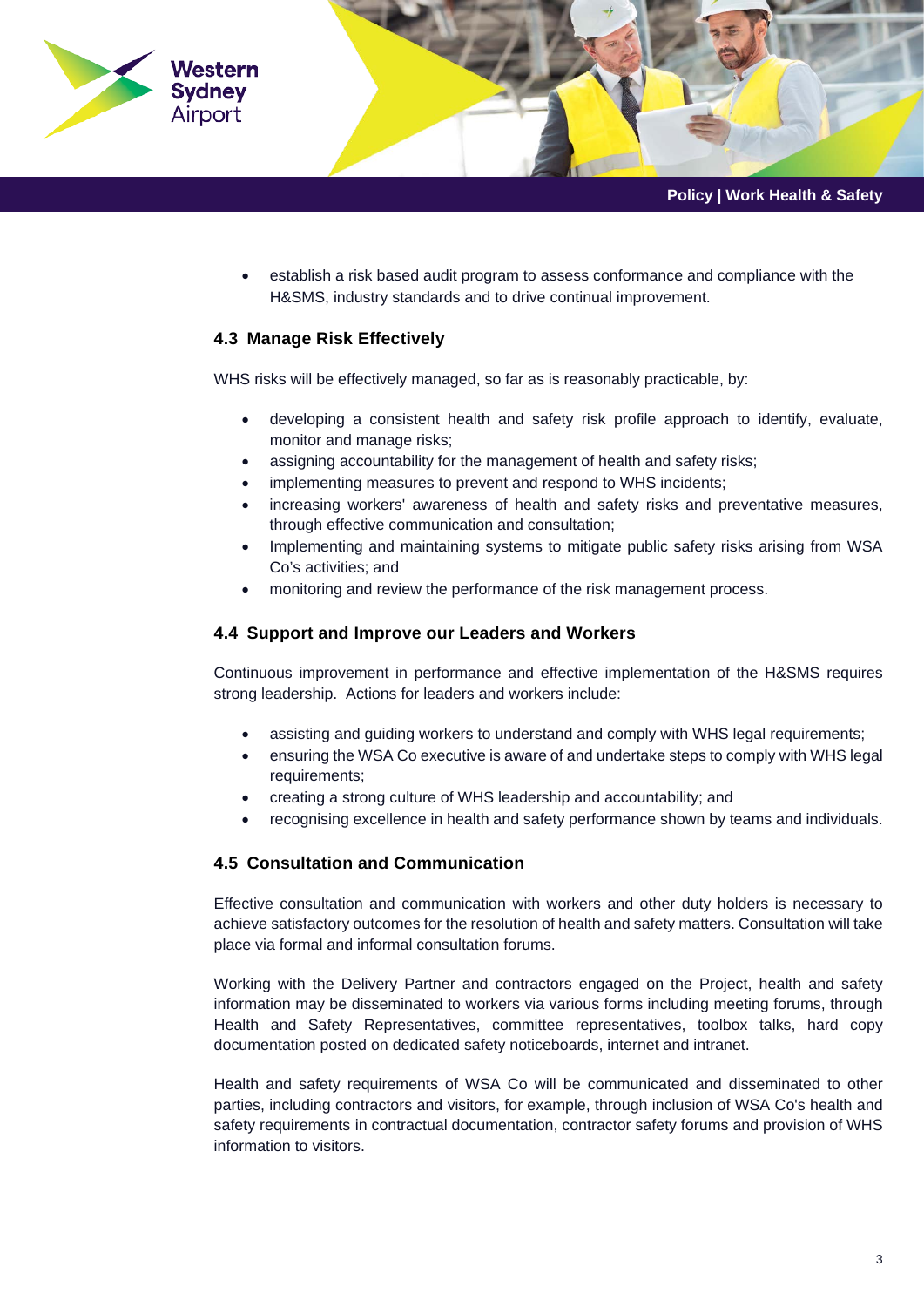

# **4.6 Improve our Work Environment and Conditions**

WSA Co will set and promote appropriate health and safety standards including at office locations and on-site, with a focus on encouraging safe behaviour of our workers and others.

WSA Co will also undertake fitness for work activities to protect workers at their workplaces. Contractors will be required to comply with the standards set by WSA Co in regards to fitness for work testing.

# **4.7 Injury Management**

WSA Co is committed to preventing injury and illness to workers and will strive to achieve the timely and durable return to work of the injured worker through the implementation of effective rehabilitation and injury management procedures and programs. The same commitment and demonstration of relevant procedures and programs will be required of WSA Co contractors.

# **4.8 Availability of Work Health & Safety Policy**

This Policy is available to all interested parties.

# **4.9 H&SMS documentation**

To support this Policy WSA Co will develop, implement, communicate and clearly articulate the policies and procedures framework that meet the intent and performance objectives of the H&SMS.

These processes and procedures, including this Policy, will be accessible and effectively communicated to workers.

# **4.10 Review**

This Policy will be reviewed annually to ensure that it remains current, appropriate to health and safety risk and reflects WSA Co's WHS objectives. A review may be initiated at any time where a need has been identified.

# **5. Authorities and Responsibilities**

Everyone is responsible for their own health and safety at work and must ensure that their acts or omissions do not adversely affect the health and safety of others.

Where appropriate, specific authorities and responsibilities for WHS will be identified in position descriptions or other documents.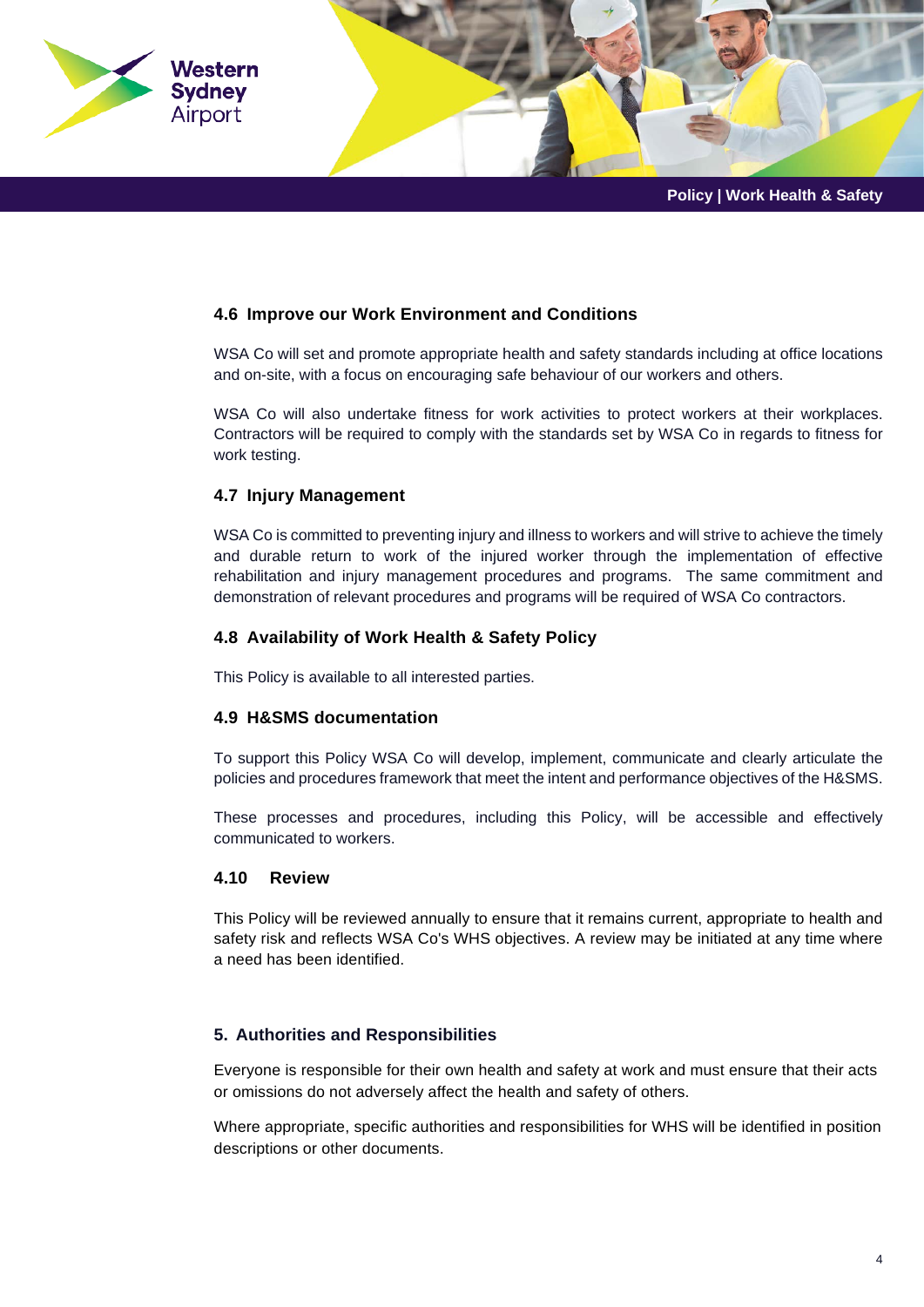

#### **6. Definitions**

**Due diligence** – refers to the 'reasonable steps' that Officers are required to take in keeping themselves informed and accountable for WHS matters, as specified under section 27 of the Work Health and Safety Act 2011 (NSW).

**Duty Holder** - refers to any person who owes a work health and safety duty under the WHS Act including a person conducting a business or undertaking (PCBU), designer, manufacturer, importer, supplier, installer of products or plant used at work (upstream duty holders), an officer and workers. More than one person can concurrently have the same duty in which case the duty is shared. Duties cannot be transferred.

**Officers** – A person who makes or participates in making, decisions that affect the whole, or substantial part of, WSA Co.

**Person Conducting a Business or Undertaking (PCBU)** - Has the meaning as prescribed under section 5 of the Work Health and Safety Act 2011 (NSW) and for the purpose of this policy, includes the company or a contractor or sub-contractor of the company.

**Reasonably practicable** – As prescribed under section 18 of the Work Health and Safety Act 2011 (NSW) this term means that which is, or was at a particular time, reasonably able to be done in relation to ensuring health and safety, taking into account and weighing up all relevant matters.

**Worker** - A person is a worker if the person carries out work in any capacity for a person conducting a business or undertaking, including work as:

- (a) an employee; or
- (b) a contractor or subcontractor; or
- (c) an employee of a contractor or subcontractor; or
- (d) an employee of a labour hire company who has been assigned to work in the person's business or undertaking; or
- (e) an outworker, ie a person who performs work for an employer at their own home or at another location that is separate from their employer's factory, workshop, office or worksite; or
- (f) an apprentice or trainee; or
- (g) a student gaining work experience; or
- (h) volunteer.